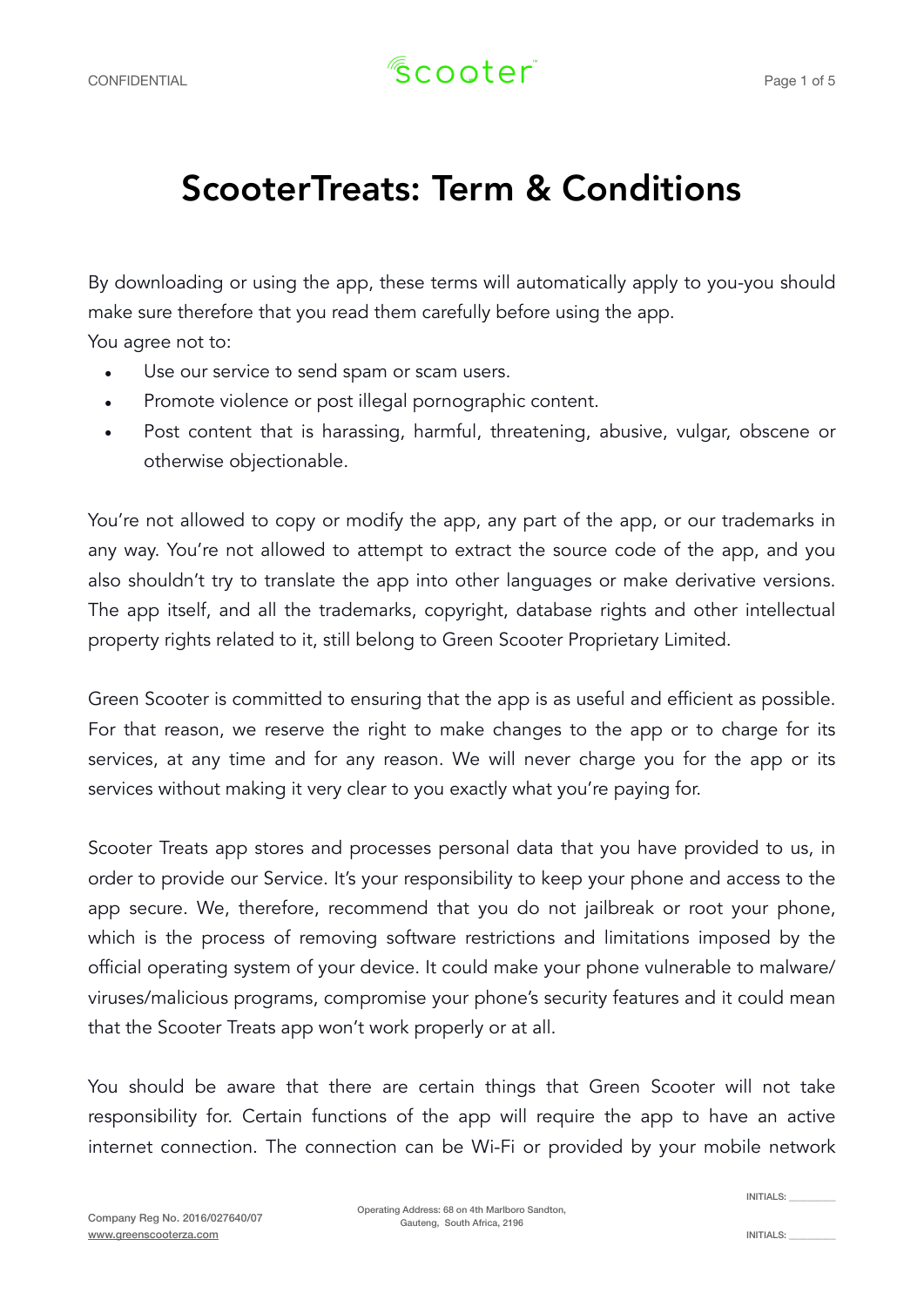### CONFIDENTIAL  $\sqrt{2}$  COOter<sup>"</sup> Page 2 of 5

provider, but Green Scooter cannot take responsibility for the app not working at full functionality if you don't have access to Wi-Fi, and you don't have any of your data allowance left.

If you're using the app outside of an area with Wi-Fi, you should remember that your terms of the agreement with your mobile network provider will still apply. As a result, you may be charged by your mobile provider for the cost of data for the duration of the connection while accessing the app, or other third party charges. In using the app, you're accepting responsibility for any such charges, including roaming data charges if you use the app outside of your home territory (i.e. region or country) without turning off data roaming. If you are not the bill payer for the device on which you're using the app, please be aware that we assume that you have received permission from the bill payer for using the app.

Along the same lines, Green Scooter cannot always take responsibility for the way you use the app i.e. You need to make sure that your device stays charged – if it runs out of battery and you can't turn it on to avail the Service, Green Scooter cannot accept responsibility.

With respect to Green Scooter responsibility for your use of the app, when you're using the app, it's important to bear in mind that although we endeavor to ensure that it is updated and correct at all times, we do rely on third parties to provide information to us so that we can make it available to you. Green Scooter accepts no liability for any loss, direct or indirect, you experience as a result of relying wholly on this functionality of the app.

At some point, we may wish to update the app. Green Scooter does not promise that it will always update the app so that it is relevant to you and/or works with the iOS version that you have installed on your device. However, you promise to always accept updates to the application when offered to you, We may also wish to stop providing the app, and may terminate use of it at any time without giving notice of termination to you. Unless we tell you otherwise, upon any termination, (a) the rights and licenses granted to you in these terms will end; (b) you must stop using the app, and (if needed) delete it from your device.

Operating Address: 68 on 4th Marlboro Sandton, Gauteng, South Africa, 2196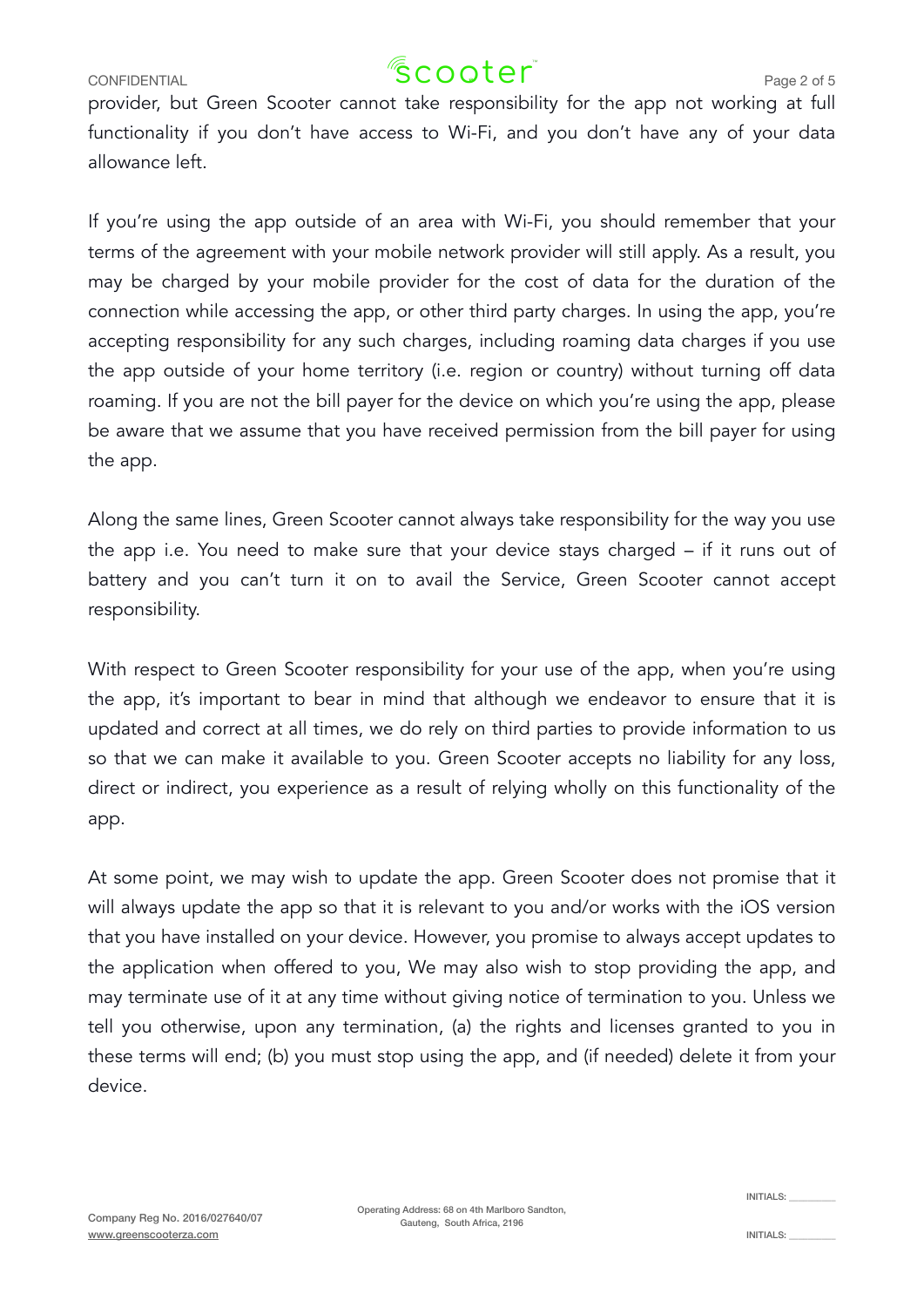# **Safety and Security**

#### Report issues

We encourage you to report problematic content to us. Please keep in mind that to help ensure the safety, confidentiality, and security of your messages, we generally do not have the contents of messages available to us, which limits our ability to verify the report and take action.

#### Report

When you receive a message from an unknown number for the first time, you'll have the option to report the number directly inside the chat.

#### Banning

We may remove accounts if we believe the account activity is in violation of our Terms and Conditions, we may retain the right to remove your account without notification. Please be aware that a user report of conduct in violation of our Terms and Conditions will not necessarily result in us removing the user or otherwise taking action against the user. Please review the "Acceptable Use of Our Services" section of our Terms and Conditions carefully to learn more about the appropriate uses of Scooter Treats and the activities that violate our Terms and Conditions.

#### Spam and Hoaxes

We work diligently to reduce any spam messages that come through our system. Creating a safe space for users to communicate with one another is a priority. However, just like regular SMS or phone calls, it is possible for other Scooter Treats users who have your phone number to contact you. So, we want to help you identify and handle spam and hoax messages.

Spam and hoax messages may or may not come from one of your contacts. These types of messages spread false information and are designed to deceive you and prompt you to act in a certain way. If a message looks suspicious or sounds too good to be true, don't tap on it, share it or forward it.

Watch out for messages that:

• Include misspellings or grammatical mistakes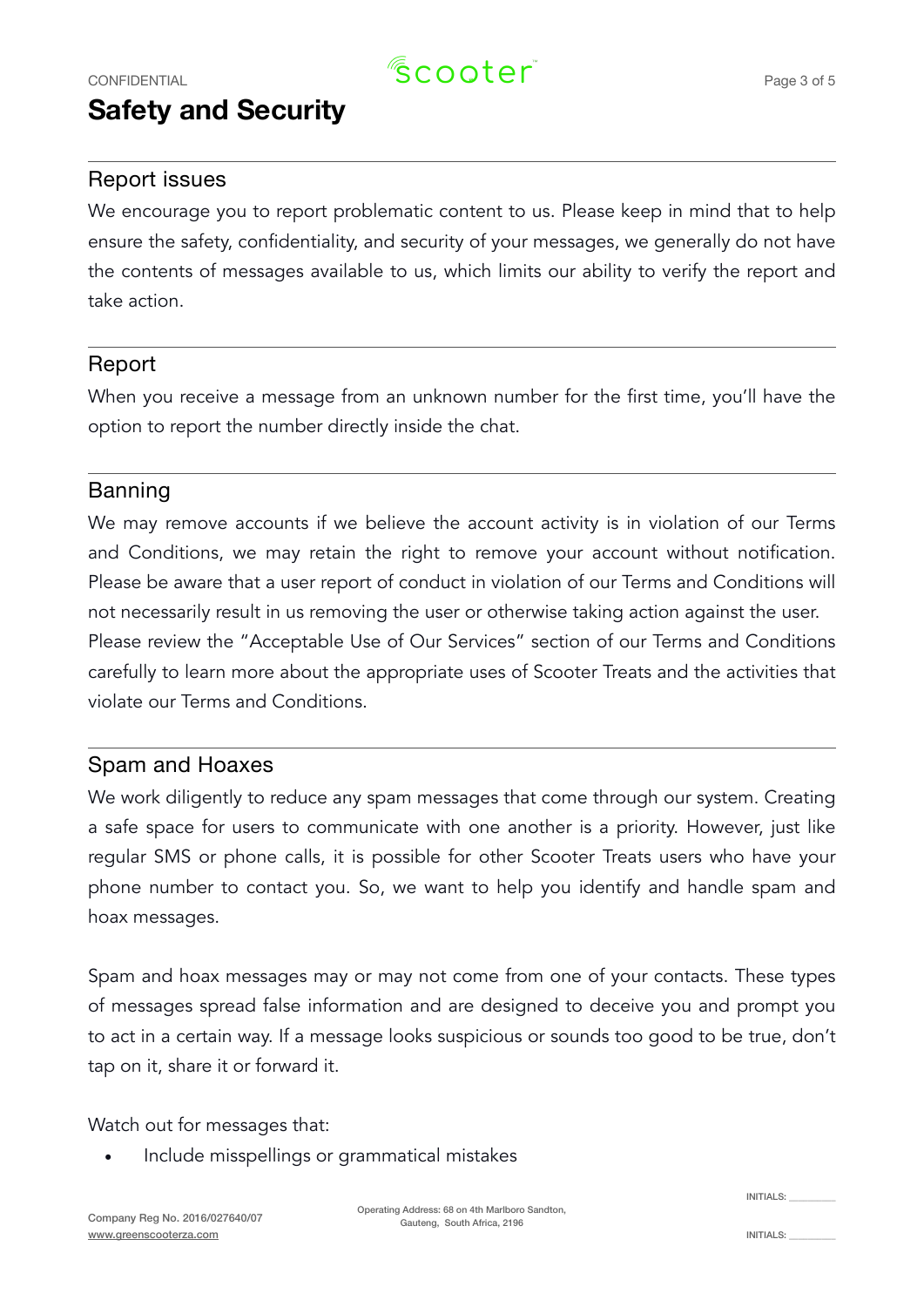# CONFIDENTIAL  $\sqrt{2}$  COOter<sup>"</sup> Page 4 of 5

- Ask you to tap on a link
- Ask you to share your personal information (like credit card and bank account numbers, birthdate, passwords, etc.)
- Ask you to click on a link to "activate" a new feature
- Say that you have to pay to use Scooter Treats (Scooter Treats is a free app. We will never ask you to pay to use Scooter Treats and you do not have to do anything to use Scooter Treats for free.)

#### What to do:

If you are receiving the message from an unknown number, you will be given the option to report the user to Scooter Treats as spam directly from the app.

If you've received spam from a contact, delete the message and do not click on any links or provide personal information. Tell the contact that the message they sent includes spam and point them to this Scooter Treats safety page.

### **Acceptable use of our services**

Our Terms and Conditions. You must use our Services according to our Terms and posted policies.

Legal and Acceptable Use. You must access and use our Services only for legal, authorized, and acceptable purposes. You will not use (or assist others in using) our Services in ways that: (a) violate, misappropriate, or infringe the rights of Scooter Treats, our users, or others, including privacy, publicity, intellectual property, or other proprietary rights; (b) are illegal, obscene, defamatory, threatening, intimidating, harassing, hateful, racially, or ethnically offensive, or instigate or encourage conduct that would be illegal, or otherwise inappropriate, including promoting violent crimes; (c) involve publishing falsehoods, misrepresentations, or misleading statements; (d) impersonate someone; (e) involve sending illegal or impermissible communications such as bulk messaging, automessaging, and the like; or (f) involve any non-personal use of our Services unless otherwise authorized by us.

Harm to Scooter Treats or Our Users. You must not (or assist others to) access, use, copy, adapt, modify, prepare derivative works based upon, distribute, license, sublicense, transfer, display, perform, or otherwise exploit our Services in impermissible or unauthorized manners, or in ways that burden, impair, or harm us, our Services, systems, our users, or others, including that you must not directly or through automated means: (a)